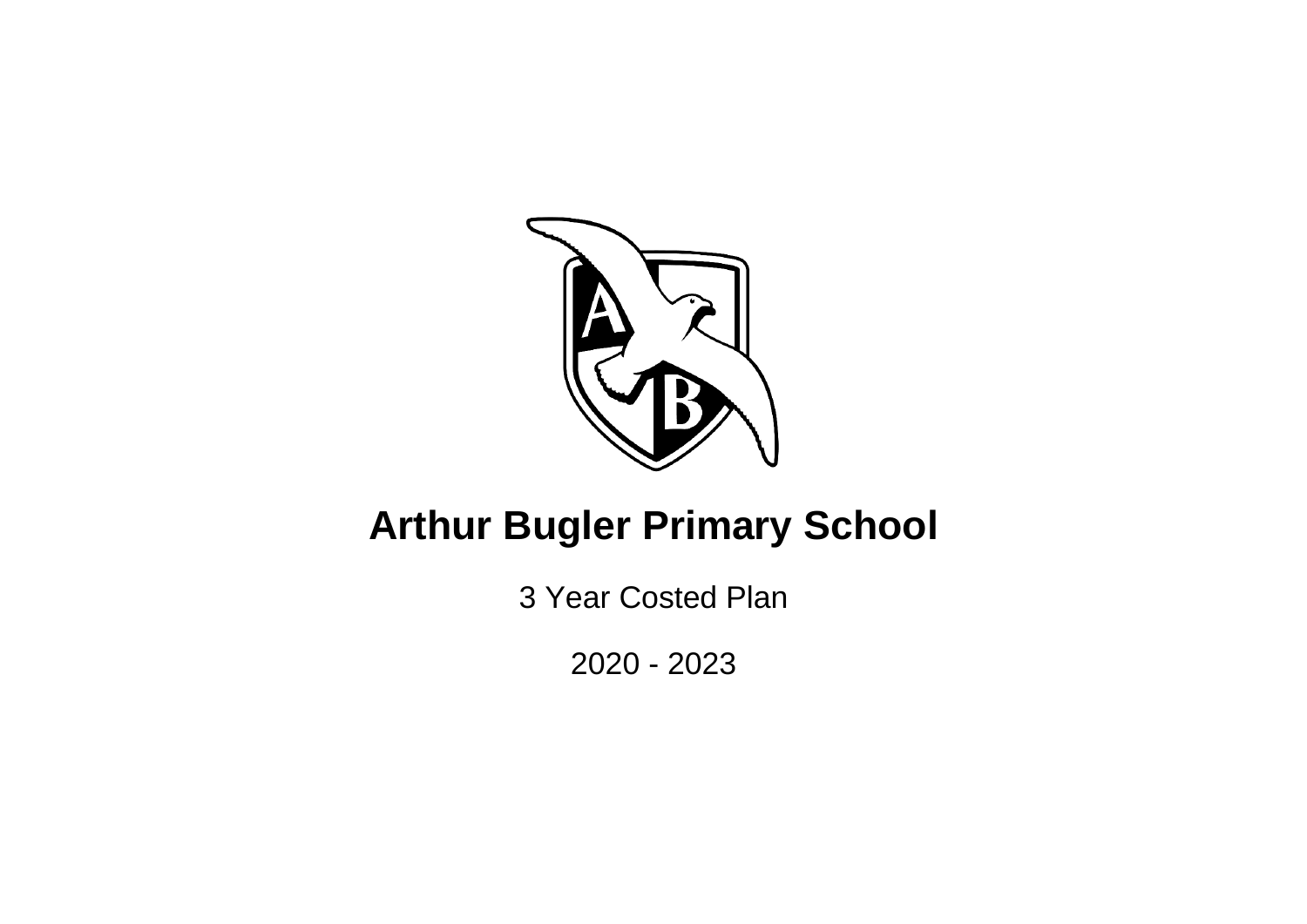**2020 – 2021 2021-2022 2022- 2023**

#### **Quality of Education**

Leaders and governors have an accurate and detailed knowledge of the quality of teaching and learning checking that it is maintained by systematic and effective monitoring and evaluation of planning, teaching, learner data and work scrutiny, which informs the school and governors improvement planning process.

| <b>Rationale &amp; Impact/Outcome</b>                                                                                                                                                                                                                                    | Cost   | <b>Rationale &amp; Impact/Outcome</b>                                                                                                                                                                       | Cost   | <b>Rationale &amp; Impact/Outcome</b>                                                                                      | Cost   |  |
|--------------------------------------------------------------------------------------------------------------------------------------------------------------------------------------------------------------------------------------------------------------------------|--------|-------------------------------------------------------------------------------------------------------------------------------------------------------------------------------------------------------------|--------|----------------------------------------------------------------------------------------------------------------------------|--------|--|
|                                                                                                                                                                                                                                                                          |        |                                                                                                                                                                                                             |        |                                                                                                                            |        |  |
| To narrow the attainment gap for<br>disadvantaged and vulnerable pupils in core<br>subjects                                                                                                                                                                              | £5,000 | Ensure that there is longer term<br>ambition in place for disadvantaged<br>pupils (linked to DfE and EEF advice)<br>and their progress is tracked and that<br>it is at least as good as their peers.        | £5,000 | There is no gap between the<br>attainment and progress of<br>disadvantaged learners and non-<br>disadvantaged learners     | £3,000 |  |
| Adaptations to the curriculum and learning<br>(including home/blended learning) are made<br>to support effective learning.                                                                                                                                               |        | Ensure that critical gaps are taught<br>alongside new learning.                                                                                                                                             |        | At least 50% of subjects are graded<br>as outstanding                                                                      |        |  |
| Embed approach to assessment for<br>foundation subjects and all students<br>returning to school                                                                                                                                                                          |        | Strengthen subject provision and<br>achievement in foundation subjects so<br>there is clarity about what pupils will<br>achieve at endpoints                                                                |        | All children receive an outstanding<br>educational that provides them with<br>the depth and breadth of<br>experiences that |        |  |
| Embed approaches to reading to become a<br>reading school where reading is taught very<br>well so pupils read widely and often.                                                                                                                                          | £5,000 | Ensure that teachers are skilled in<br>supporting SEND pupils through<br>Quality First Teaching approaches                                                                                                  | £1,000 |                                                                                                                            |        |  |
| Finalise curriculum model so that there is an<br>agreement for each subject about the core<br>knowledge, skills and concepts which are<br>embedded as part of pupils' ongoing cultural<br>capital. (knowledge at endpoints in the<br>curriculum for foundation subjects) |        | Embed effective feedback linked to<br>metacognition and assessment for<br>learning<br>subjects                                                                                                              | £500   |                                                                                                                            |        |  |
| All subjects are evaluated as being at least<br>good.                                                                                                                                                                                                                    |        | Ensure teachers are skilled in the use<br>of assessment so they present subject<br>matter clearly, checking understanding<br>providing accurate and clear<br>feedback and adapting teaching as<br>necessary |        |                                                                                                                            |        |  |
|                                                                                                                                                                                                                                                                          |        | Embed approaches to reading to<br>become a reading school where                                                                                                                                             | £3,000 |                                                                                                                            |        |  |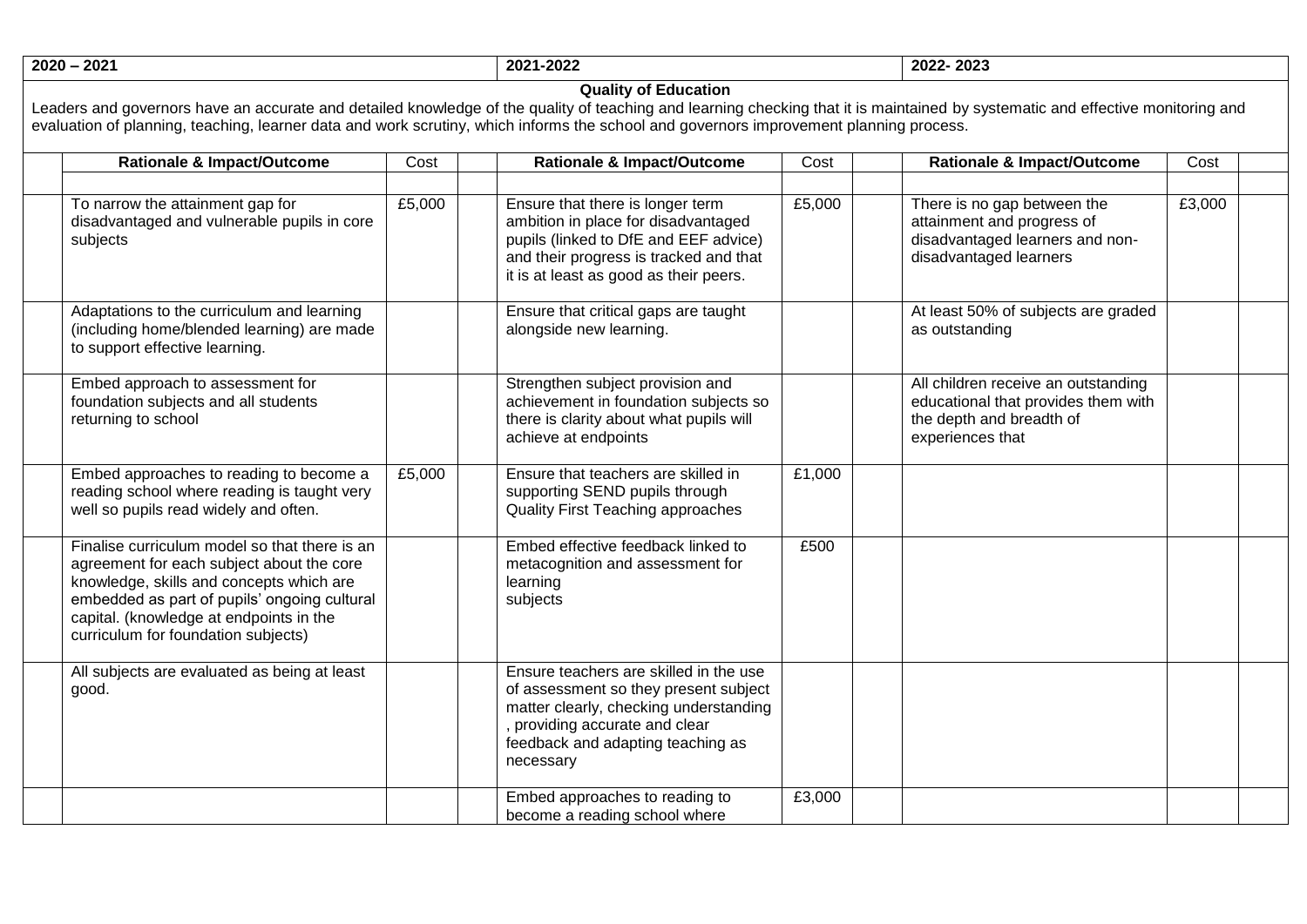|  | reading is taught very well so pupils<br>read widely and often.                    |  |  |  |
|--|------------------------------------------------------------------------------------|--|--|--|
|  | Address all learning gaps in writing<br>and develop high expectations across<br>al |  |  |  |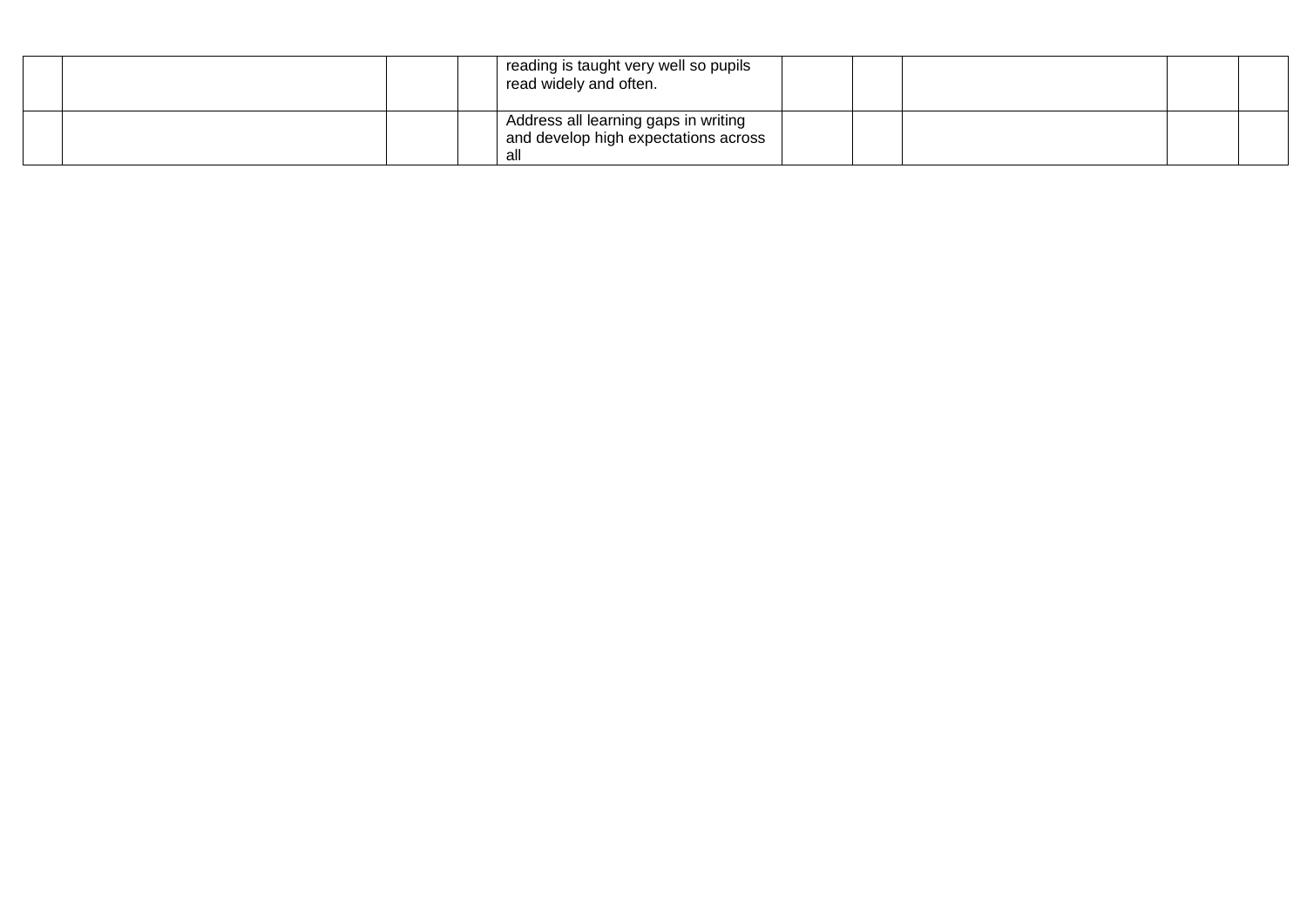| 2020 - 2021 | 2021-2022 | 2022-2023 |
|-------------|-----------|-----------|
|             |           |           |

## **Behaviour & Attitudes (Changed in 2021/22 to Inclusion)**

### **Cooperative**

| <b>Rationale &amp; Impact/Outcome</b><br><b>Behaviour &amp; Attitudes</b>                                                       | Cost   | <b>Rationale &amp; Impact/Outcome</b><br><b>Inclusion</b>                                                                       | Cost   | <b>Rationale &amp; Impact/Outcome</b><br><b>Inclusion</b>                                                                                                                                               | Cost   |  |
|---------------------------------------------------------------------------------------------------------------------------------|--------|---------------------------------------------------------------------------------------------------------------------------------|--------|---------------------------------------------------------------------------------------------------------------------------------------------------------------------------------------------------------|--------|--|
|                                                                                                                                 |        |                                                                                                                                 |        |                                                                                                                                                                                                         |        |  |
| Clear plan underpinned by a risk<br>assessment for vulnerable pupils to<br>support them returning to school                     |        | Develop a strong focus on<br>attendance and punctuality so that all<br>learners have above average<br>attendance                | £1,500 | Equality and equity are a<br>consistent high priority for the<br>school and the teaching and<br>learning of equality and diversity,<br>with a focus on the protected<br>characteristics, is outstanding | £1,000 |  |
| Reinforce learning attitudes with pupils<br>as they return to school especially those<br>who are most vulnerable                |        | Provide a robust system to support<br>children and families at risk through<br>a network of support within and out<br>of school | £1,000 | Arthur Bugler is seen as a centre<br>of excellent for inclusion                                                                                                                                         |        |  |
| Develop a strong focus on attendance<br>and punctuality so that all learners have<br>above average attendance                   | £2,000 | Create a culture where children show<br>that they are resilient in the face of<br>difficulties                                  |        |                                                                                                                                                                                                         |        |  |
| Provide a robust system to support<br>children and families at risk through a<br>network of support within and out of<br>school | £2,000 |                                                                                                                                 |        |                                                                                                                                                                                                         |        |  |
| Create a culture where children show<br>that they are resilient in the face of<br>difficulties                                  |        |                                                                                                                                 |        |                                                                                                                                                                                                         |        |  |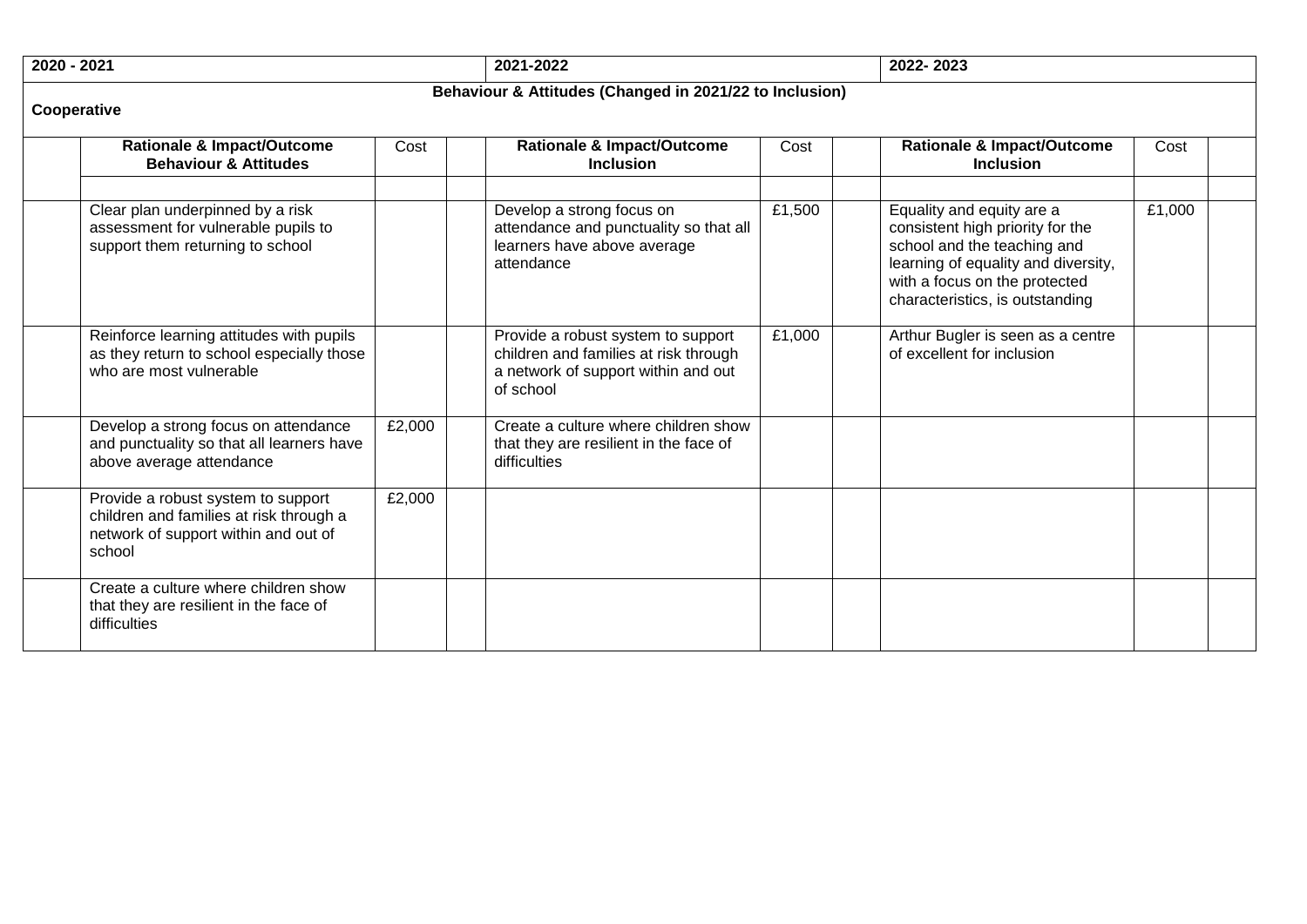**2020 - 2021 2021-2022 2022- 2023**

#### **Leadership & Management**

The school has a defined menu of entitlement for all learners and stakeholders which broaden learners' horizons and aspirations, provide enrichment and extends curriculum beyond the classroom.

| <b>Rationale &amp; Impact/Outcome</b>                                                            | Cost        | <b>Rationale &amp; Impact/Outcome</b>                                                                                                                                                                                | Cost    | <b>Rationale &amp; Impact/Outcome</b>                 | Cost |  |
|--------------------------------------------------------------------------------------------------|-------------|----------------------------------------------------------------------------------------------------------------------------------------------------------------------------------------------------------------------|---------|-------------------------------------------------------|------|--|
| The school continues to provide a safe<br>environment in line with Covid-19<br>government advice | £10,00<br>0 | The school continues to provide a<br>safe environment in line with Covid-<br>19 government advice                                                                                                                    | £15,000 | Leadership & Management is<br>graded as 'Outstanding' |      |  |
| All subject leaders are able to lead highly<br>effectively.                                      | £3,000      | Review and refresh teaching,<br>learning and assessment framework,<br>liked to teaching over time evaluation<br>including teacher self-review to<br>identify ongoing professional<br>development linked to appraisal |         |                                                       |      |  |
| CPD is bespoke and informed by highly<br>effective monitoring including action<br>research.      | £2,500      | Ensure subject leaders are skilled in<br>evaluating, planning, analysing and<br>monitoring so they drive up<br>improvement                                                                                           | £1,000  |                                                       |      |  |
|                                                                                                  |             |                                                                                                                                                                                                                      |         |                                                       |      |  |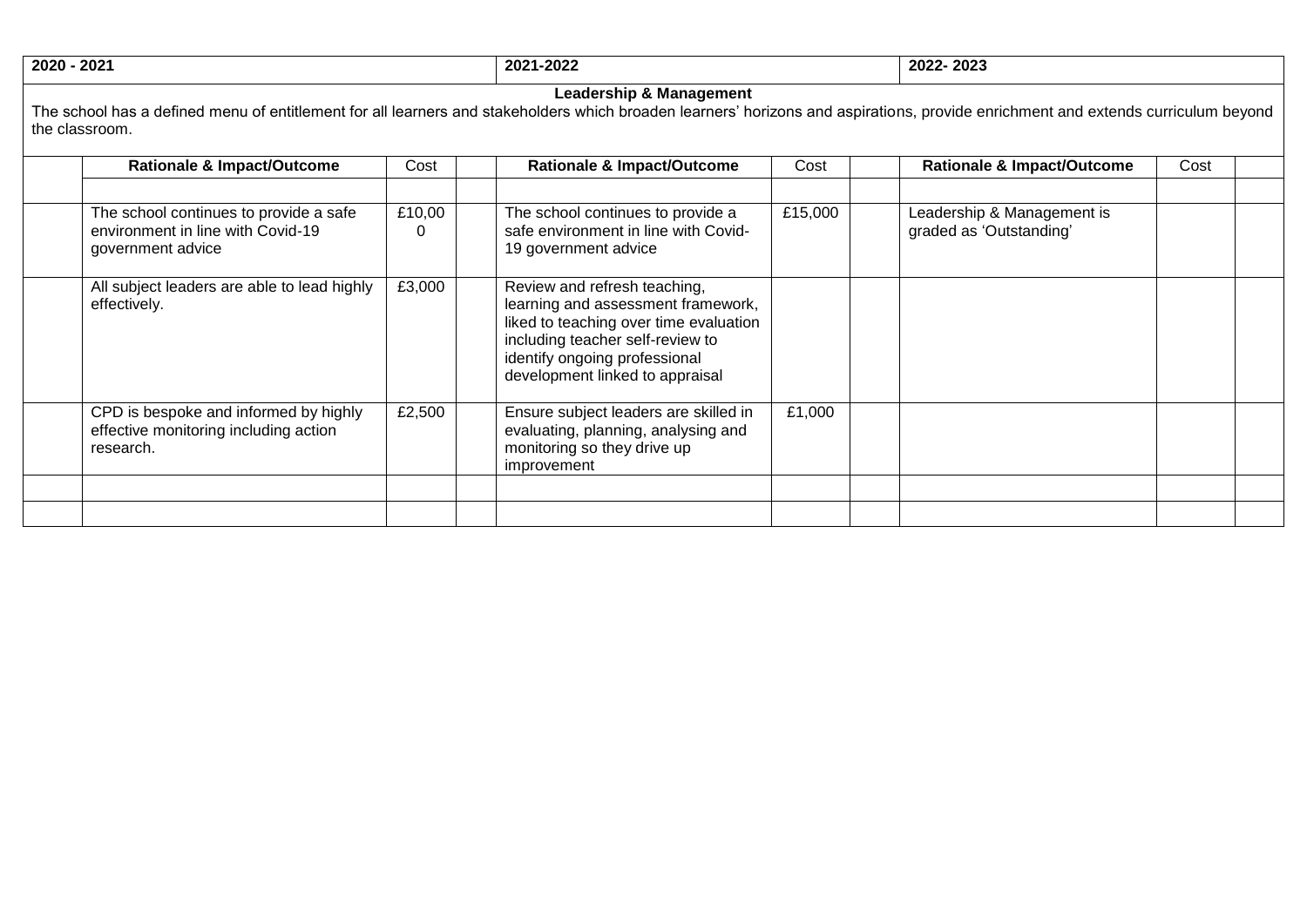| $2020 - 2021$ |                                                                                                             |        | 2021-2022                                                                                                                                                                                                                                            |        | 2022-2023                                                       |        |  |
|---------------|-------------------------------------------------------------------------------------------------------------|--------|------------------------------------------------------------------------------------------------------------------------------------------------------------------------------------------------------------------------------------------------------|--------|-----------------------------------------------------------------|--------|--|
|               |                                                                                                             |        | Mental Health and Wellbeing (Changed from Personal Development in 2021/22)<br>Cooperative Leadership I - Leaders and governors within the school are adept at managing change and developing the overall capacity of staff students and stakeholders |        |                                                                 |        |  |
|               | <b>Rationale &amp; Impact/Outcome</b><br><b>Personal Development</b>                                        | Cost   | <b>Rationale &amp; Impact/Outcome</b>                                                                                                                                                                                                                | Cost   | <b>Rationale &amp; Impact/Outcome</b>                           | Cost   |  |
|               | Mental Health & Well-being is set as a<br>key priority for all children and staff<br>within the school      |        | Yearly Mental Health & Well-being<br>training to continue                                                                                                                                                                                            | £2,000 | Train children and staff as<br><b>Mental Health Ambassadors</b> | £2,500 |  |
|               | Clear and concise training is provided<br>for all staff                                                     | £3,000 | The school's strengths in Mental<br>Health & Well-being contribute<br>and support the Trust Special<br>Interest Group in this area                                                                                                                   |        |                                                                 |        |  |
|               | A range of effective provision is in place<br>for all children as well as signposting for<br>parents/carers | £5,000 | Bespoke CPD for staff to support<br>children                                                                                                                                                                                                         | £2,000 |                                                                 |        |  |
|               |                                                                                                             |        |                                                                                                                                                                                                                                                      |        |                                                                 |        |  |